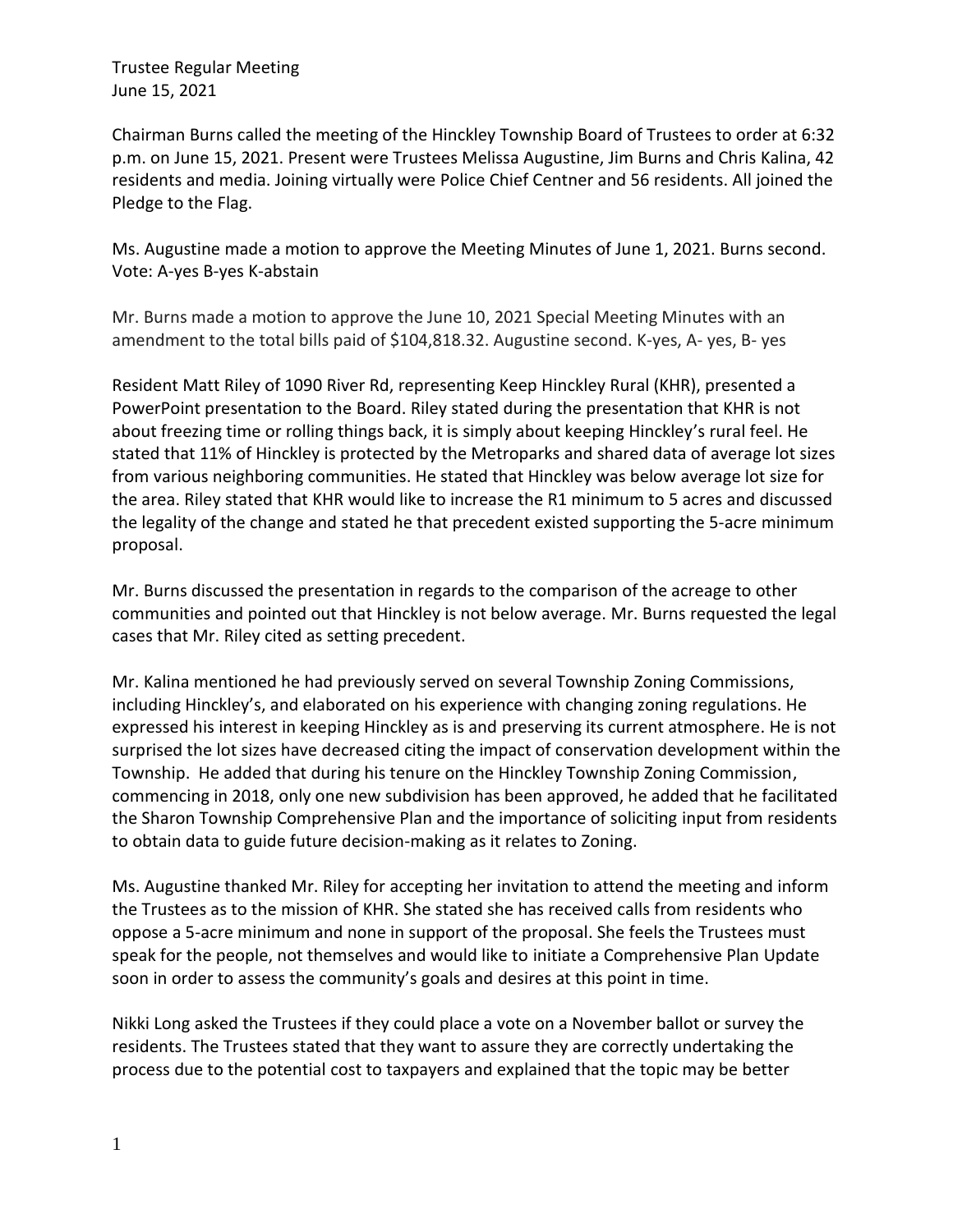served by addressing it in a Comprehensive Plan Update that may include a Township-wide survey.

Burns replied that he also likes the rural feel of Hinckley and stated his concern that by changing to 5-acre minimum lot sizes government expansion into people's lives is increased and personal property rights are negatively impacted.

Augustine spoke about the 2006 Green Space initiative/ levy that was rejected by voters. If the ballot measure had been approved the levy funds would have assisted the community in maintaining green space by allowing the Township Trustees the ability to purchase land to conserve in perpetuity. She supported the idea of a survey but thought it would likely be better to invest time and money into surveys that coincide with a Comprehensive Plan Update in order to maintain costs.

Medina County Prosecutor Brian Richter stated that no decisions can be made tonight. Mr. Riley added that the decision and the request for the increase in minimum lot size needs to come from the Trustees.

Kalina mentioned that the Medina County Department of Health determines where septic systems need to be and be able to handle the discharge. Hinckley needs justification to change the law. Burns stated that if large landowners want to change their zoning, they can approach the Zoning Board with this request in order to protect land for the future. The landowner has the choice to build on a minimum of 2-acres or larger without any zoning regulation changes. Mr. Burns added that the Zoning Board is the legislative branch which undertakes this process for the Township and there is a process that would need to be undertaken to change the zoning, it is not solely up to the Trustees.

A resident asked about the Sharon Township surveys and how they stopped ballot stuffing. Kalina mentioned that the surveys were numbered to keep track of who turned it in. The resident also talked about land conservation district. Burns spoke about how land conservation can save large amounts of land.

Mr. Krause spoke against the proposed Conservation Development 500' set back and the 5 acre lot size increase. He mentioned that the legality would be towards 2-acres and no additional frontage and setback. He spoke on how to protect land in other ways.

Mr. Branson spoke about the Aldi commercial use. Burns stated that they are tax abated in compliance with agreements administered by the Medina County Economic Development Department.

Several residents cited concerns about the recent senior housing proposal and the Board of Zoning Appeals process. The Trustees replied that all Township, County and Federal regulations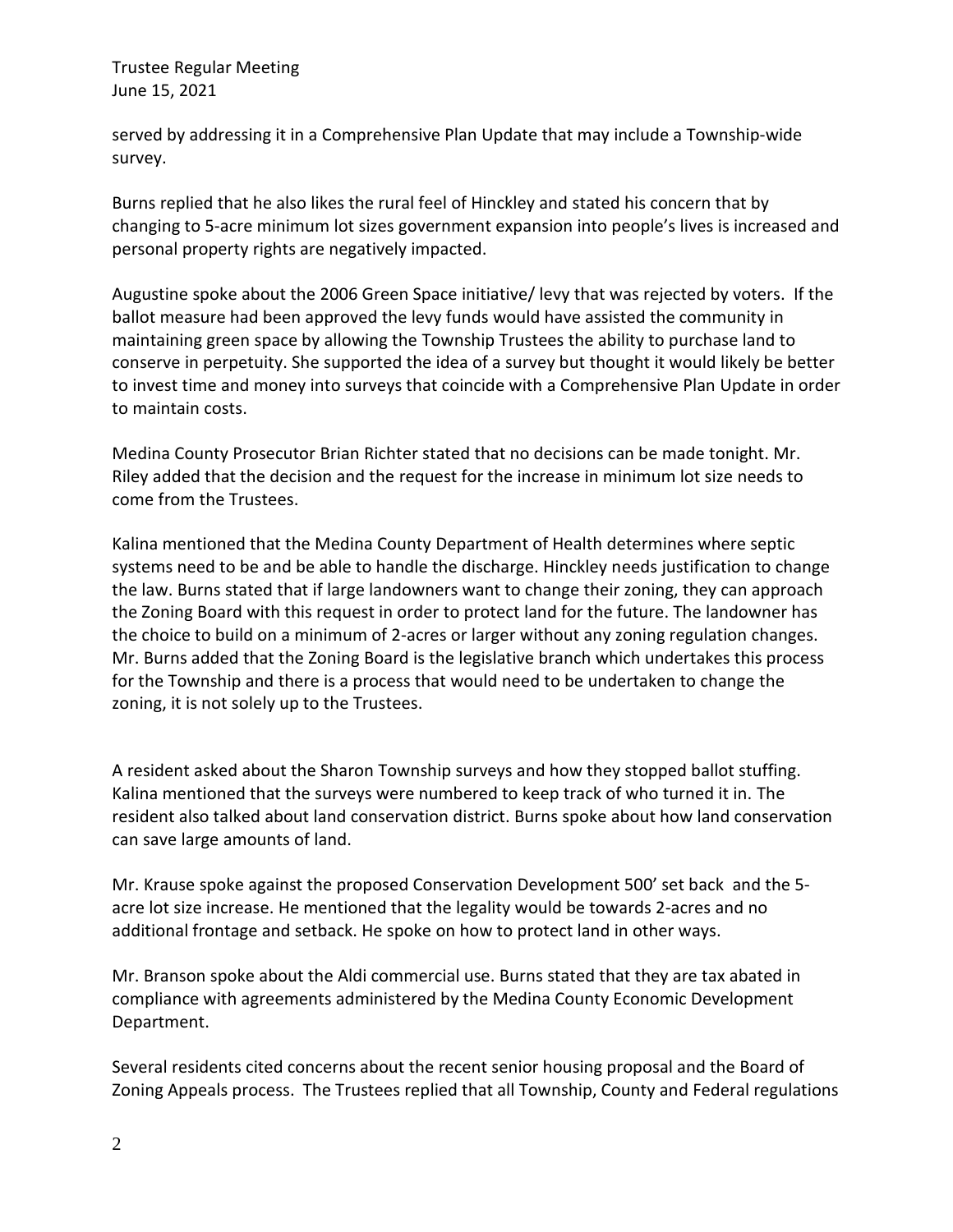were adhered to during this process and any Township modifications to the zoning regulations must follow a prescribed process.

Ms. Long replied that the Township needs to identify loopholes in the zoning regulations so Hinckley isn't caught on our heels. Augustine mentioned that we need to quantify what the residents want and took a quick survey of the room and those online of who would want what. Augustine asked the room and online who would want a 5-acre minimum. 18 hands were raised in the room, 2 virtually. When asked by a show of hands how many people supported more than a 2-acre minimum, there were 23 hands raised and 5 more virtually. Augustine then explained to Ms. Long about the legal process by which to amend the Zoning Resolution Codes through the Zoning Commission as outlined in Ohio Revised Code 519.12.

### **POLICE**

Chief Centner joined virtually

Augustine made a motion for appropriations to purchase one (1) Mobile Data Terminal for the new cruiser from **Dell Computers** at a total cost of **\$2,266.66**. Kalina second. Vote: A-yes B-yes K-yes

Augustine made a motion for appropriations to install window tint through **North Coast Two Way Radio** at a total cost of **\$370.00**. Kalina second. Vote: A-yes B-yes K-yes

Augustine made a motion for appropriations to install the graphics on the new cruiser through **Classic Designs** at a total cost of **\$525.00**. Kalina second. Vote: A-yes B-yes K-yes

Augustine made a motion to adopt **Resolution # 61521-01**, entering into an **Intercounty Mutual Aid Agreement** with Medina County for Law Enforcement effective June 15, 2021. Kalina second Vote: A-yes B-yes K-yes

### **FIRE**

Chief Grossenbugh was on vacation and could not attend.

Augustine made a motion for appropriations to purchase 12 uniform badges (10 firefighter, 1 chief & 1 lieutenant) through **Galls** at cost of **\$850.36**. Kalina second. Vote: A-yes B-yes K-yes

# **SERVICE**

Burns made a motion for reimbursement to resident **Ken Jacko** to repair sprinkler system damaged by snow plow at a cost of **\$44.00** (Husney's Landscaping and Irrigation invoice). Augustine second. Vote: A-yes B-yes K-yes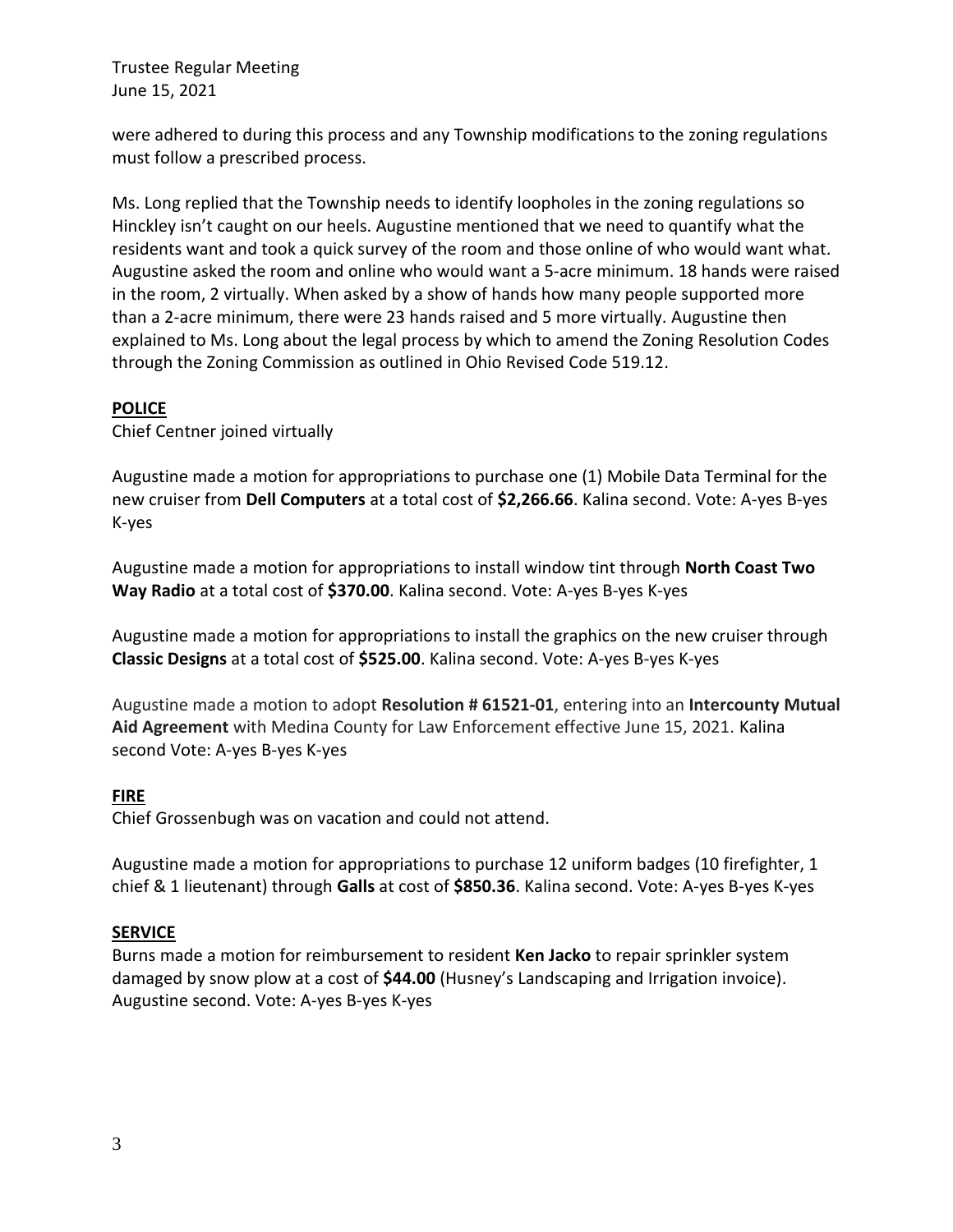## **TRUSTEES**

Kalina noted that Fiscal Officer Catherwood recommended a way to simplify the lengthy bonding process for future employees and elected officials through the Ohio Township Association Risk Management Authority. Kalina read the full employee dishonesty and faithful performance of duty policy which would allow Ms. Medwid, the new administrative assistant, and future employees to accept payments along with expediting the process for future elected officials.

Kalina made a motion to adopt **Resolution # 61521-2**, as follows:

Whereas Hinckley Township, Medina County's employee dishonesty and faithful performance of duty policy through the OTARMA coverage document complies with ORC 3.061: and NOW THEREFORE, BE IT RESOLVED, that on this date June 15, 2021 the Board of Trustees of Hinckley Township, Medina County hereby authorizes the township to purchase and use employee dishonesty and faithful performance of duty policy through OTARMA instead of individual surety bonds for officers, employees, and appointees who are otherwise required by law to acquire a bond before entering upon the discharge of duties.

### Augustine second. Vote: A-yes B-yes K-yes

Kalina made a motion for appropriations for additional professional fees to **Tactical Planning (George Smerigan)** for third-party planning assistance for the Board of Zoning Appeals and Zoning Commission in regards to the Senior Housing Project, not to exceed \$1,200 and to be paid up front by applicant. Burns second. Vote: A-yes B-yes K-yes

Kalina discussed hiring OHM for Board of Zoning Appeals third-party planning assistance. OHM previously facilitated the 2015 Hinckley Township Comprehensive Plan Update. Conversation ensued as to additional services OHM may provide as to comprehensive planning. It was determined at this time to retain OHM for only third-party assistance.

Kalina made a motion for appropriations to **OHM** for funds not to exceed **\$500** (\$125 per hour) of work for the Township. Burns second Vote: A-yes B-yes K-yes

Kalina stated his desire to initiate a zoning text amendment regarding the current definition of Senior Citizen Residential Facility and Senior Citizen facilities. The initiation of such would not stop the current conditionally approved senior housing proposal, but may restrict them from growing in the future. The discussion turned to the legality of such an action and would it open the Township up for legal action. Augustine said that she would like to have the Zoning Commission review the current senior housing language as well, but cautioned against removing it completely. Burns indicated that the Township legal advisor needs to look at it as well to ensure the Trustees ensure legality of any amendments. Discussion ensued. It was decided that they will approach the Medina County Prosecutors and readdress at the next Trustee Meeting.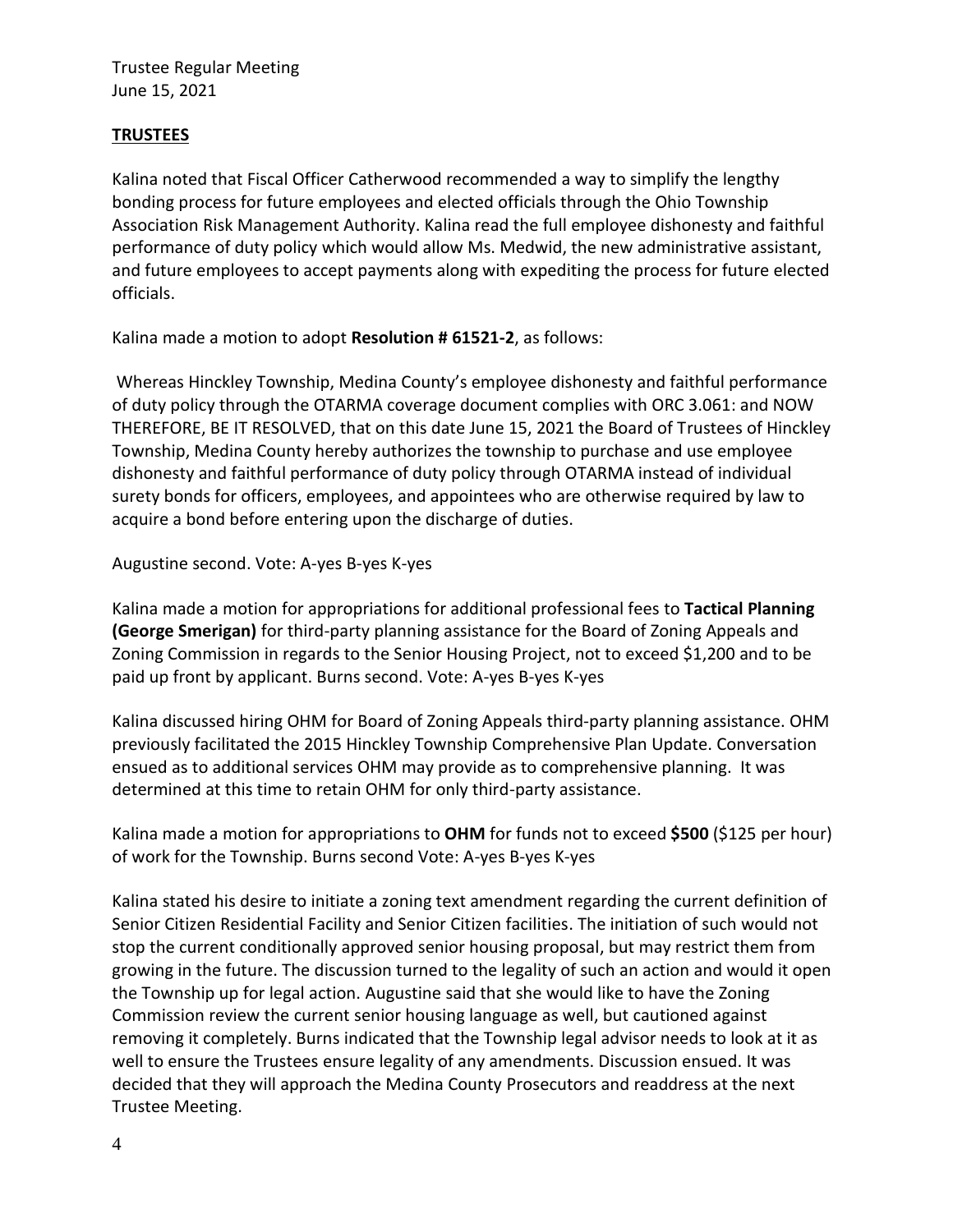Kalina discussed the review of the proposed re-plat for Mount Pleasant Home Sites Subdivision which consists of the removal of sub-lots 25, 29, 30 and 31 from the original plat. He indicated that although there are deed restrictions on the lots, the Trustees are signing off that the lots meet Zoning as the Township has no authority over deed restrictions. The site surveyor, Jeremy Sack, replied that the re-plat indicates a vacation (or removal) of sub-lots 25, 29, 30 and 31. These sub-lots are now part of the proposed senior housing development. The deed restriction will remain with the sub-lots and will require further review and approval through Medina County.

Kalina made a motion to accept re-plat #1 for Mount Pleasant Home Sites Subdivision as presented. Burns second. Vote: A-yes B-yes K-yes. The re=plat must be recorded by 6/15/23.

Kalina began a discussion of the Annual Complete Managed Security for HFD, Admin/Zoning and Service through Light House Solutions at a cost of \$5,746.00. Light House Solutions also suggested upgrading Hinckley's firewall protection. This topic was tabled for further review.

Kalina stated that he walked the Riverwoods Nature Preserve Conservation and said it was well maintained due to the volunteerism of a Township resident and is a wonderful asset to the community.

Augustine discussed the 2021-22 Kimble Trash Opt-Out Letter and Forms. The Trustees agree that the timing should stay the same and be done electronically as in 2020, email is the preferred form of communication. The Trustees also spoke of the option to fax in the opt out letter. Because of issues with a busy phone line in 2020 and the fact that time stamps are important, faxes caused problems. Emails were more successful and able to be time stamped. The Trustees agreed that email will be the only way to submit opt-in requests and a full color letter will be sent to all residents in order to emphasize important information on the letter and form.

Augustine told the Board that Domokur Architects were chosen for the Police Station renovation. The concept of using the current Administration building for the police station will be explored to determine feasibility.

Augustine stated that July 1st begins hybrid (in-person/virtual) meetings. The meetings will still be broadcasted via Zoom for resident convenience, but will be observation only on Zoom. Those residents that would like to participate must attend in person. Trustees will be in-person attendees.

Burns discussed Medina County fiber node contract. Hinckley was looking to put a node at the Police Station, but the contract didn't mention the \$60 monthly payment to the Township for electrical costs that was previously discussed and they need to also add relocation costs to the contract should Township renovations be required. The Trustees agreed to move forward with the changes to the contract and forward it to the Prosecutor for review before returning it to Medina County Fiber Network.